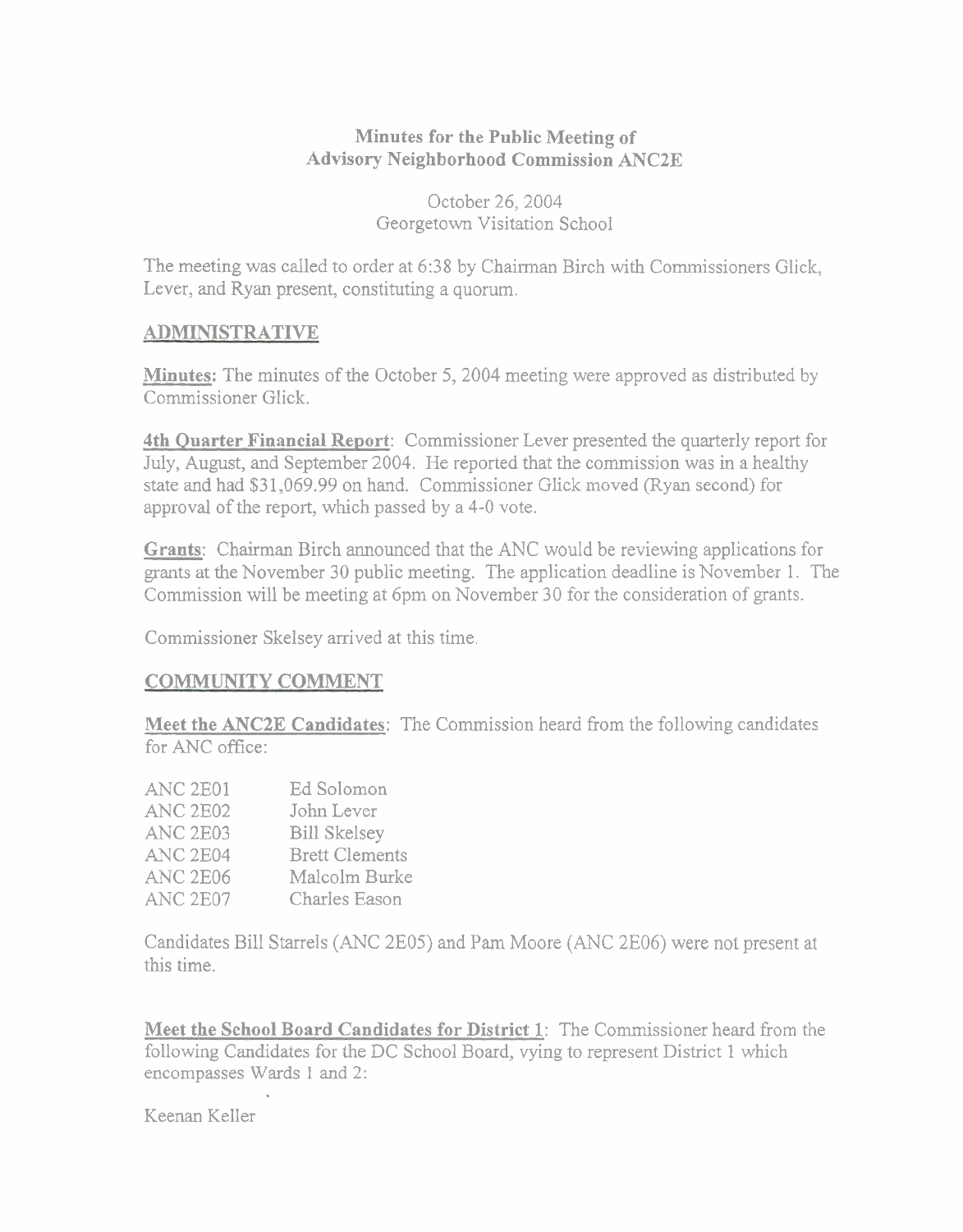Chris McKeon Jeff Smith Eleanor Johnson

**Update on the house fire:** Linda Greenan and Chuck Van Sant fiom Georgetown University were present to discuss measures the University had taken since the tragic house fire claimed the life of a Georgetown University senior on October 17. A letter has gone out to all University parents and student workshops have started with regard to the DCRA Housing Inspection process. A number of students have been temporarily removed from their houses following DCRA inspection and the University has been able to find housing for these students. Ms. Greenan thanked the community for their support during this difficult time. Ed Solomon announced that the business community was gathering donations.

**Georgetown Proiect:** Ed Solomon provided the monthly report on the Georgetown Project. A moratorium on work will be imposed from November 24,2004 until January 2,2005. No work on the Wisconsin Avenue Bridge will be done until 2005, although the Canal will be drained in the first week of November. A construction company is currently working underneath the bridge, but no traffic is being affected.

**Police Report:** No police were present. Chairman Birch announced that PSA 206 would soon have a new lieutenant, Felicia Lucas.

**Other:** Commissioner Glick announced the Hoya Halloween celebration. About 75 student houses in the neighborhood would be providing candy for Trick-or-Treaters on Halloween night. The student houses would be marked with a sign and a map listing the houses was provided.

Commissioner Starrels arrived at this time.

# **NEW BUSINESS**

# **SPECIAL ITEMS**

**Request for installation of new lampposts:** This was a review of an item that the ANC tabled at the October 5 meeting. Commissioner Glick welcomed back Georgetown University senior Meredith Mellody from the Student Safety Advisory Board, who discussed the work she had done to notify neighbors of potential light installation areas. Commissioner Glick explained that he had received only positive feedback. Karen Cruse stated that many of the areas where lighting was requested already had lampposts across the street. Commissioner Glick responded that the lighting was inadequate in these welltraveled student areas. Chairman Birch suggested that the ANC request new lampposts or at least improvements in lighting in these areas. Commissioner Glick moved (Starrels second) for the following which passed by a vote of 6-0: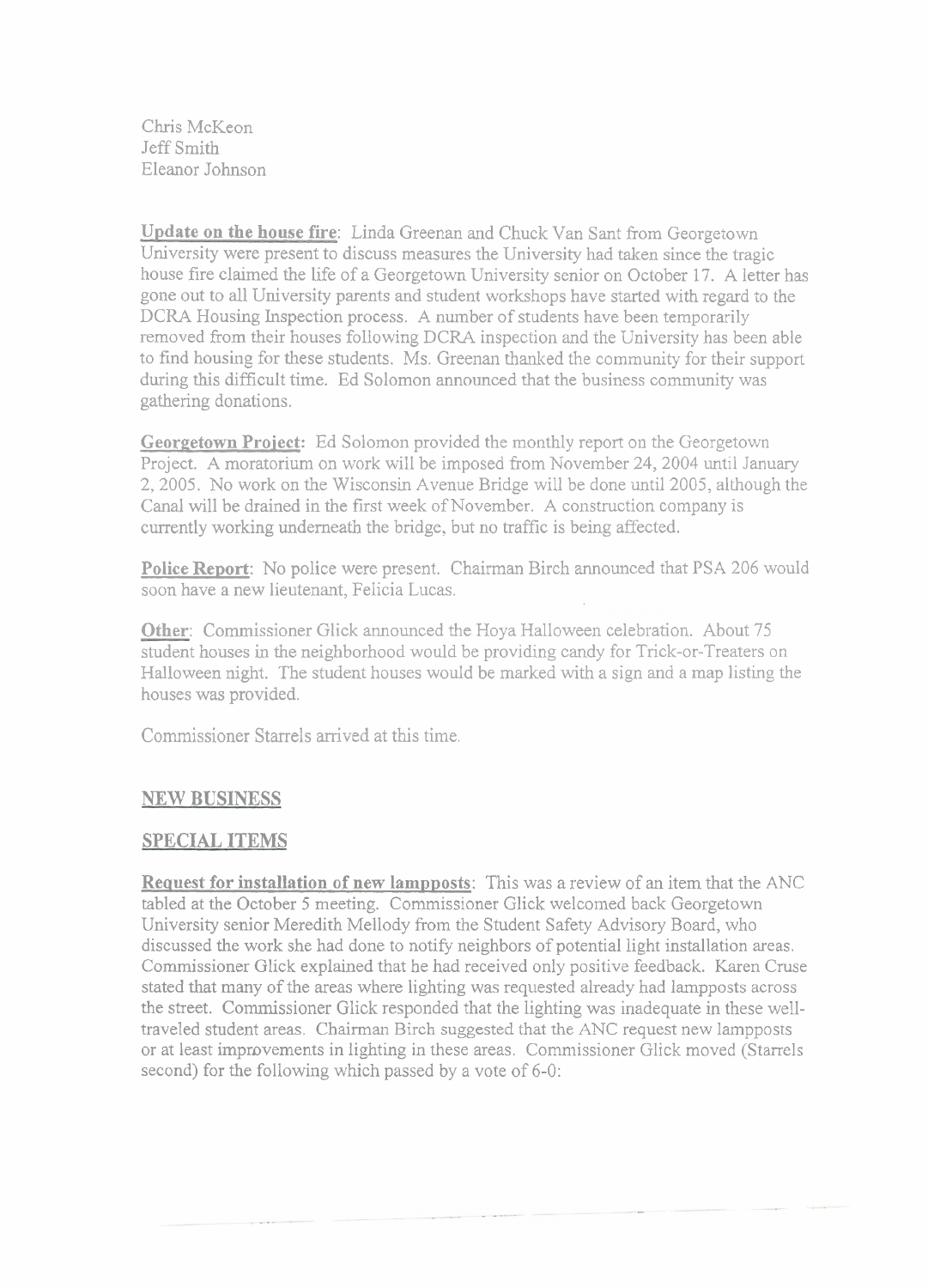ANC 2E requests the Street Light Division of the Department of Transportation to evaluate the lighting needs at 3409, 3609 O St. and 3515, 3609 N St. and if they do not recommend new streetlights to create a lighting scheme that will illuminate these areas to make pedestrians feel safer.

**Request for enclosing newspaper boxes:** Commissioner Skelsey proposed a newspaper corral to enclose the newspaper boxes on the southwest corner of 35th and O Streets. The corral would be located on 0 Street and provided by the Georgetown BID. Commissioner Skelsey moved (Starrels second) for the following which passed by a vote of 6-0:

ANC 2E supports the installation of a single newspaper box corral, large enough to contain five boxes, at the southwest corner of  $35<sup>th</sup>$  and O Streets. We appreciate the Georgetown BID'S offer to coordinate and finance this work and are well aware that this proiect is a separate and one-time instance.

**Request from CAG for support of a grant application:** Victoria Rixey, President of the Citizens Association of Georgetown, was present to request the ANC's support for a grant application from the TKF Foundation for the landscaping labyrinth and bench being proposed at the Georgetown Waterfront Park. Commissioner Glick moved (Lever second) to support the request which passed by a vote of 6-0.

# **ZONING AND PLANNING**

**Consent Calendar:** Commissioner Lever moved (Birch second) for adoption of the Consent Calendar, indicating that no opposition to the following projects had been voiced before the ANC. The motion passed by a vote of 6-0:

| OGB# 05-4, 1336 30 <sup>th</sup> St. | OGB# 04-277, 1665 Wisconsin Ave.        |
|--------------------------------------|-----------------------------------------|
| OGB# 05-23, 3021 N St.               | OGB# 05-27, 1426 Wisconsin Ave.         |
| OGB# 05-16, 3317 N St.               | OGB# 05-17, 3512-14 P St.               |
| OGB# 05-5, 3258 N St.                | OGB# 05-24, 1301-5 35 <sup>th</sup> St. |
| OGB# 05-8, 3100 Dumbarton St.        | OGB# 05-26, 1696 31 <sup>st</sup> St.   |
| OGB# 05-18, 3104 Dumbarton St        | OGB# 05- $124029^{\text{th}}$ St.       |

**1720 34th Street, Amat residence:** Request was to replace an existing metal fence with a wood fence. Commissioner Birch moved (Glick second) for the following which passed by a vote of 6-0: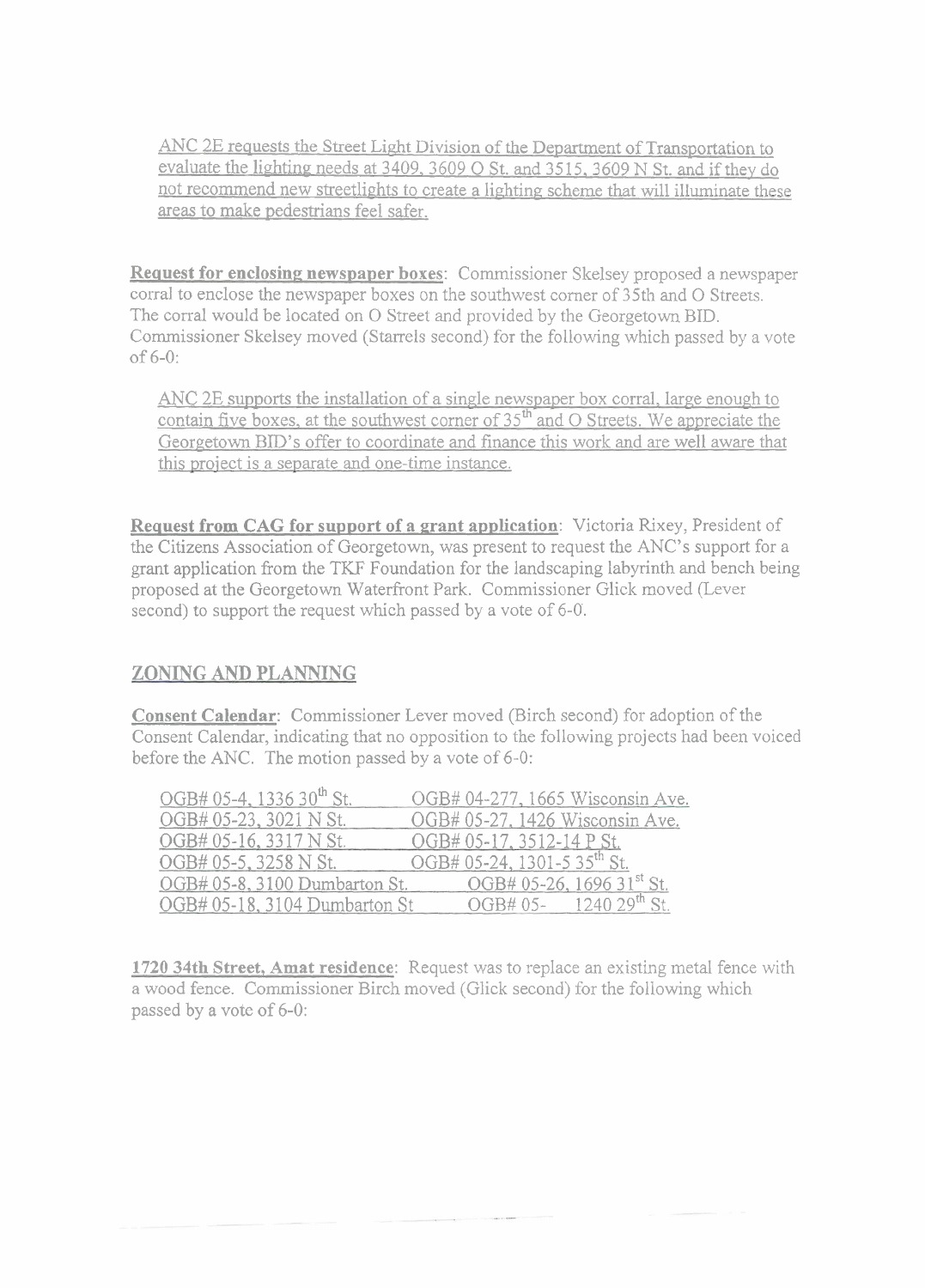At the ANC 2E meeting this proiect was requested to be removed from the Consent Calendar. **ANC** 2E is unable to take a position on the application but we do recognize there are issues with an abutting neighbor in the positioning of the fence.

**3320 Dent Place, Murphy residence:** There was both a BZA and OGB request for this project. The BZA request was for a special exception to construct a 2-story rear addition. Commissioner Lever moved (Skelsey second) for the following which passed by a vote of **6-0:** 

ANC 2E supports the applicant's request for a special exception to construct a twostory rear addition at 3329 Dent Place, NW. We trust that the Board will give the ANC 2E support the "great weight" that it deserves.

The OGB request was for a 2-story rear addition, 2 new windows on side wall on front, and replacement of vinyl siding. Commissioner Lever moved (Glick second) for the following which passed by a vote of **6-0:** 

ANC 2E supports the project as presented.

**3310 R Street, Raby residence:** Request was for a rear addition with 1 -story sunroom with roof balcony. Commissioner Lever moved (Glick second) for the following which passed by a vote of 6-0:

ANC 2E supports the proiect as presented.

**3019 M Street, Paper Source:** Request was for a new sign. Commissioner Birch moved (Starrels second) for the following which passed by a vote of 6-0:

ANC 2E supports the signage presented for 3019 M Street.

**3209 M Street, BLU:** Request was for alterations to the storefront and a new sign. Commissioner Starrels moved (Birch second) for the following which passed by a vote of **6-0:** 

ANC 2E supports the proiect as presented for the alterations and the signage.

**3038 Dumbarton Street, Valanos residence:** Request was for a rear addition and second floor roof deck, side portico, rebuilding of the front steps, and alterations to the side bay window and rear openings. Three immediate neighbors were on hand to voice objection to the addition and the roof deck, expressing concerns about potential lighting and privacy issues. Commissioner Skelsey stated that the ANC had historically opposed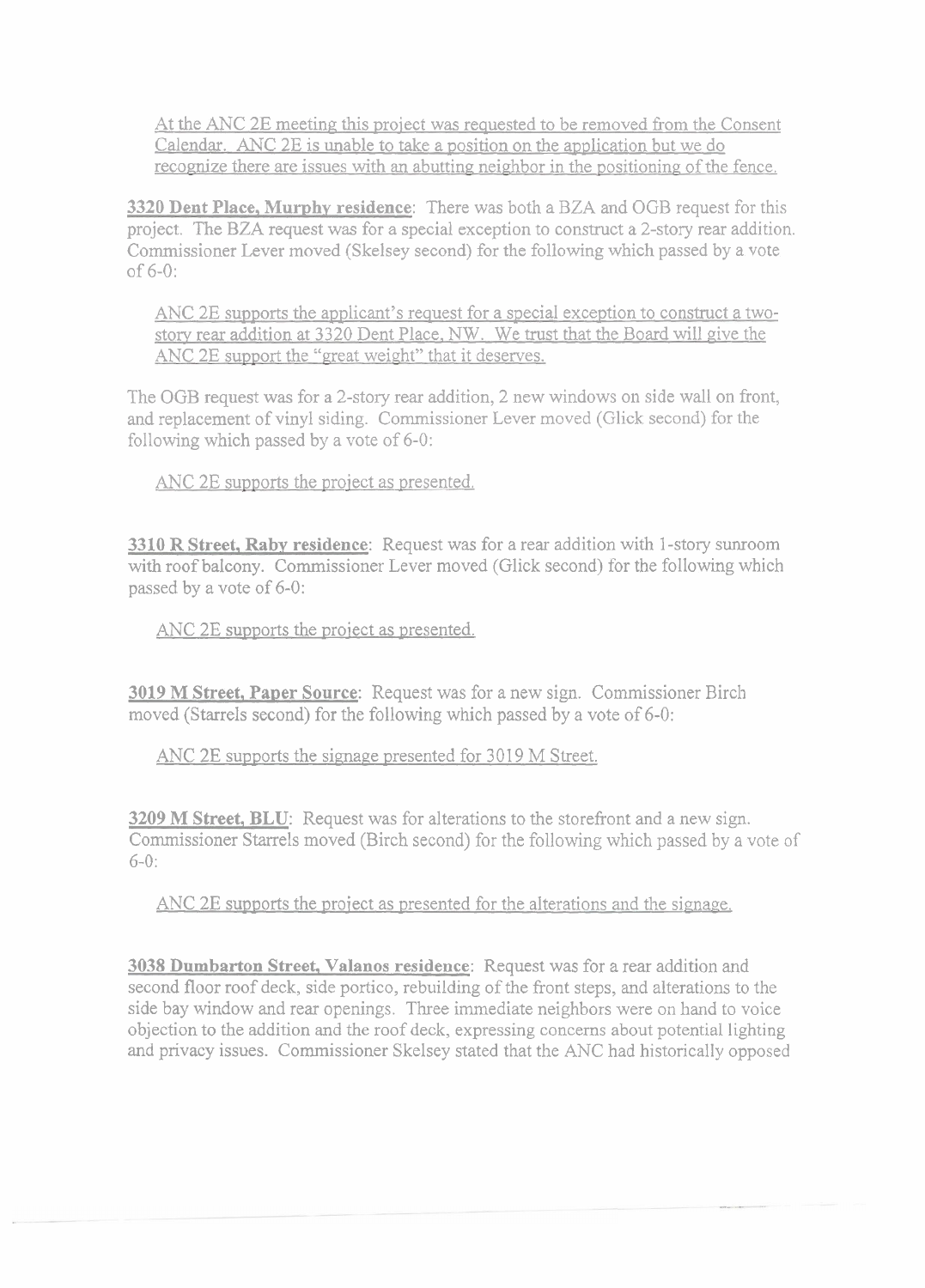roofdecks. Commissioner Birch moved (Glick second) for the following which passed by a vote of 4-2 (Skelsey and Ryan dissenting):

ANC 2E has no obiection to the proiect as presented but wants the Old Georgetown Board to be aware that neighbors had concerns about the rear addition and second floor roof deck that were vocalized at the ANC 2E meeting.

**2516 Q Street, Sheridan Garage:** This is a recurring project before the ANC. Request was for an addition and alterations new sign. Commissioner Birch moved (Ryan second) for the following which passed by a vote of **6-0:** 

ANC 2E appreciates the applicant's accommodations made to the concerns expressed by the nearby neighbors during the review process. ANC 2E has no obiection to the plans as presented.

**1220 Wisconsin Avenue, The North Face:** Request was for new signage and alterations. Commissioner Starrels moved (Glick second) for the following which passed by a vote of 5-0 (Skelsey absent):

ANC 2E objects to the signage with the use of lighting but feels that without the lighting scheme the signage would be successful.

**3304 M Street, East Banc:** Request was for alterations to the store front and a new glass awning. Commissioner Starrels moved (Glick second) for the following which passed by a vote of 6-0:

ANC 2E supports the plans as presented for the storefront alterations and glass awning.

### **ABC MATTERS**

**Grace Bamboo:** Commissioner Starrels announced that a Voluntary Agreement was nearing completion with Grace Bamboo, a small Chinese restaurant to be located at **3206**  Grace Street. Commissioner Glick asked that the wording of the Voluntary Agreement not discriminate against students. Commissioner Starrels was happy to accommodate this. Commissioner Starrels moved (Glick second) for the following which passed by a vote of 6-0:

ANC 2E support the applicant's request for a stipulated **"C"** license at 3206 Grace Street on the basis that ANC 2E has entered into a Voluntary Agreement with the applicant on this date October 26.2004.